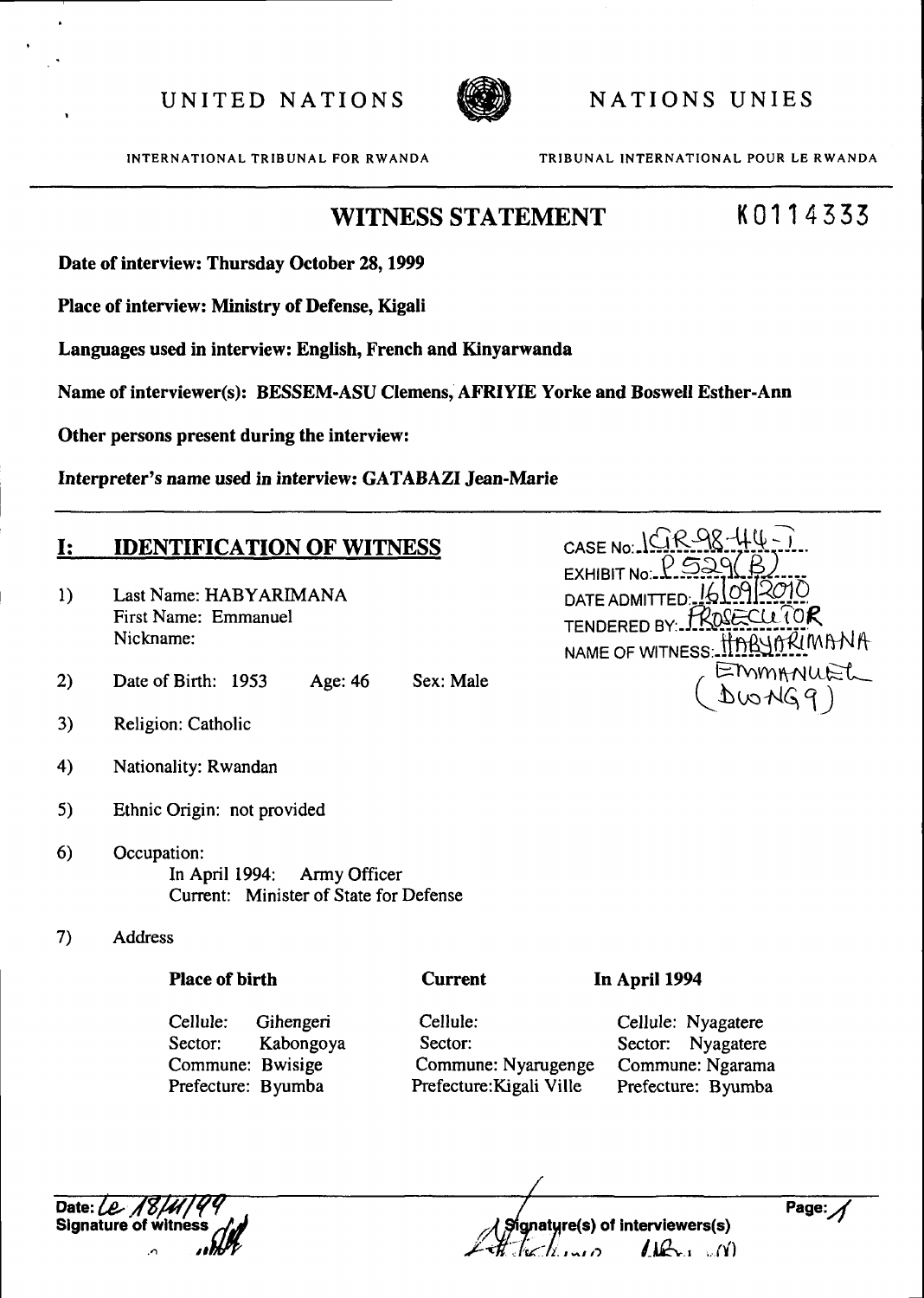#### NATIONS UNIES

TRIBUNAL INTERNATIONAL POUR LE RWANDA

## K0114334

Page:  $\mathscr{L}$ 

 $\sim$ 

Signature(s) of interviewers(s)

 $\mathcal{L}$ 

INTERNATIONAL TRIBUNAL FOR RWANDA

 $8)$ Parents MUKARUBIBI Mother: MGAYABARE21 Father:

- MARRIED 9) Marital Status: Name:  $MURAMUREYY21$  Agnes
- Kinyarwanda, English and French, Saon hili  $10<sub>1</sub>$ Languages spoken:
- $11)$ Languages written: Kinyarwanda, English and French
- $12)$ Past residence outside Rwanda Period:  $N/L$ Country: Reason: Remarks:
- $13)$ Member of social or political association Name: NOME Function: Period: Remarks:
- $14)$ Name and Address of a friend, relation or relatives who might help to locate you if you change residence.

Name: Address:

Munistry of Sefence<br>Kigadi, Rusanda<br>Jel: 76032  $F_{\alpha x}$ : 73782

Date: 18/11/94<br>Signature of witness

dø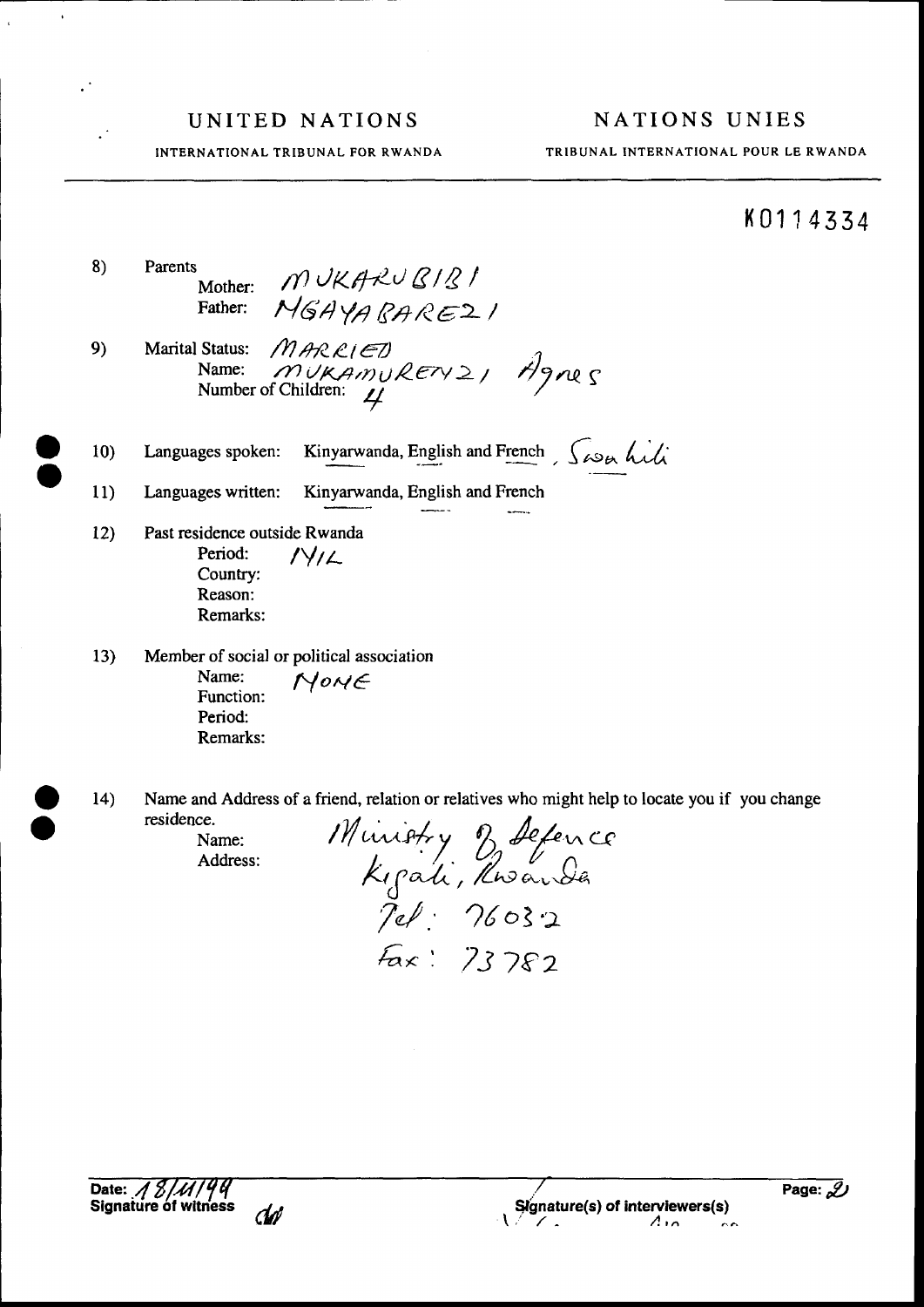INTERNATIONAL TRIBUNAL FOR RWANDA

#### NATIONS UNIES

TRIBUNAL INTERNATIONAL POUR LE RWANDA

# K0114335

 $\mathbf{I}$ 

I knew Callixte NZABONMANA from October 1991 to February 1994. Before then, I only heard of the name but I did not have any contacts with him. From this period October 1991 to February 1994, we both worked at the Ministry of Youths and Sports. Callixte was then the Minister of Youths and Sports and I was the Director of Sports in the same ministry. I was jailed from October 27,1990 to the end of July 1991 by the HABYARIMANA government. I was accused of being an accomplice of the RPF. It was aftermy release from prison that I was removed from the Ministry of Defense and redeployed at the Ministry of Youths and Sports of which Callixte<sup>-</sup>NZABONIMANA was the then Minister. Many lawyers, intellectuals and other high ranking officers of the military who did not agree with the HABYARIMANA government policies were also jailed with me.

Multi party politics was reinstated also in Rwanda in 1991. There were so many political parties opposed to the then ruling party, the MRND. There were parties like MDR, PSD, PL and others. Callixte NZABONMANA was a very prominent member of the MRND political party. As a matter of fact, he was the chairperson of the party in his home prefecture in Gitarama. He was in charge of organising youths and disseminating the propaganda literature of his party, the MRND. There was a singer called BIKINDI who worked at the Ministry of Youths and Sports when Callixte was minister. BIKINDI composed songs for the MRND political party which were anti ethnic groups. He did this with the authority of Callixte NZABONIMANA, the Minister of Youths and Sports. Some of the songs were anti PSD, PL, MDR and other political parties. As a matter of fact, BIKINDI headed a section at the Ministry of Youth and Sports which I cannot remember at this point in time.

I want you to know that the Minister, Callixte NZABONMANA used part of the budget of his ministry, if not most of it, to finance the activities which were being carried out by BIKINDI. Youth groups at the communal level were provided with money by the Minister through Bourgmasters who in turn distributed the money to the youths for propaganda and sensitization of the local population against other ethnic groups. The Bourgmasters sometimes invited BIKINDI to their respective communes to sensitize the local population against the Rwandan Patriotic Front (RPF). I knew most of what I am telling you because Iwas the Director of Sports which was a high position in the Ministry. I was sometimes invited to some of the meetings but I always declined to attend any of the so-called meetings.

Callixte relegated to the background most important functions of the Ministry of Youths and Sports and concentrated most resources and attention to the sensitization against the RPF. In fact, most of the time I spent at the Ministry of Youths and Sports, Callixte was more interested in the propaganda business than the normal day to day affairs of the Ministry of Youth and Sports. They wanted me to be involved in this propaganda business but I refused. I refused because it was a "g<sup>------</sup> belief:

Callixte NZABONIMANA, as I told you, was a very strong member of the MRND political party. The youths he recruited were youths of the MRND political party. The youths of the MRND political party were called the Interhamwe. Not all the youths became the Interhamwe but most of them did. I saw some of the Interhamwe youths with their uniforms of red, green, black and yellow colours come to the Ministry of Youths and Sports to see Callixte NZABONIMANA in person. I saw them sometimes with guns and grenades and no one would question them. I do not know who provided them with the grenades and guns but Callixte saw them with these grenades and did not even question nor object to their being arrned when entering the Ministry. At some point, these youths used govemment vehicles to attend rallies and  $\begin{picture}(120,120)(-0,0) \put(0,0){\vector(0,1){30}} \put(15,0){\vector(0,1){30}} \put(15,0){\vector(0,1){30}} \put(15,0){\vector(0,1){30}} \put(15,0){\vector(0,1){30}} \put(15,0){\vector(0,1){30}} \put(15,0){\vector(0,1){30}} \put(15,0){\vector(0,1){30}} \put(15,0){\vector(0,1){30}} \put(15,0){\vector(0,1){30}} \put(15,0){\vector(0,1){30}} \put(15$  $*$ 

ddemonstrations, and the (Yall

 $\bigcirc$ 

a o

o

o

Signature(s) of interviewers(s) ll t n